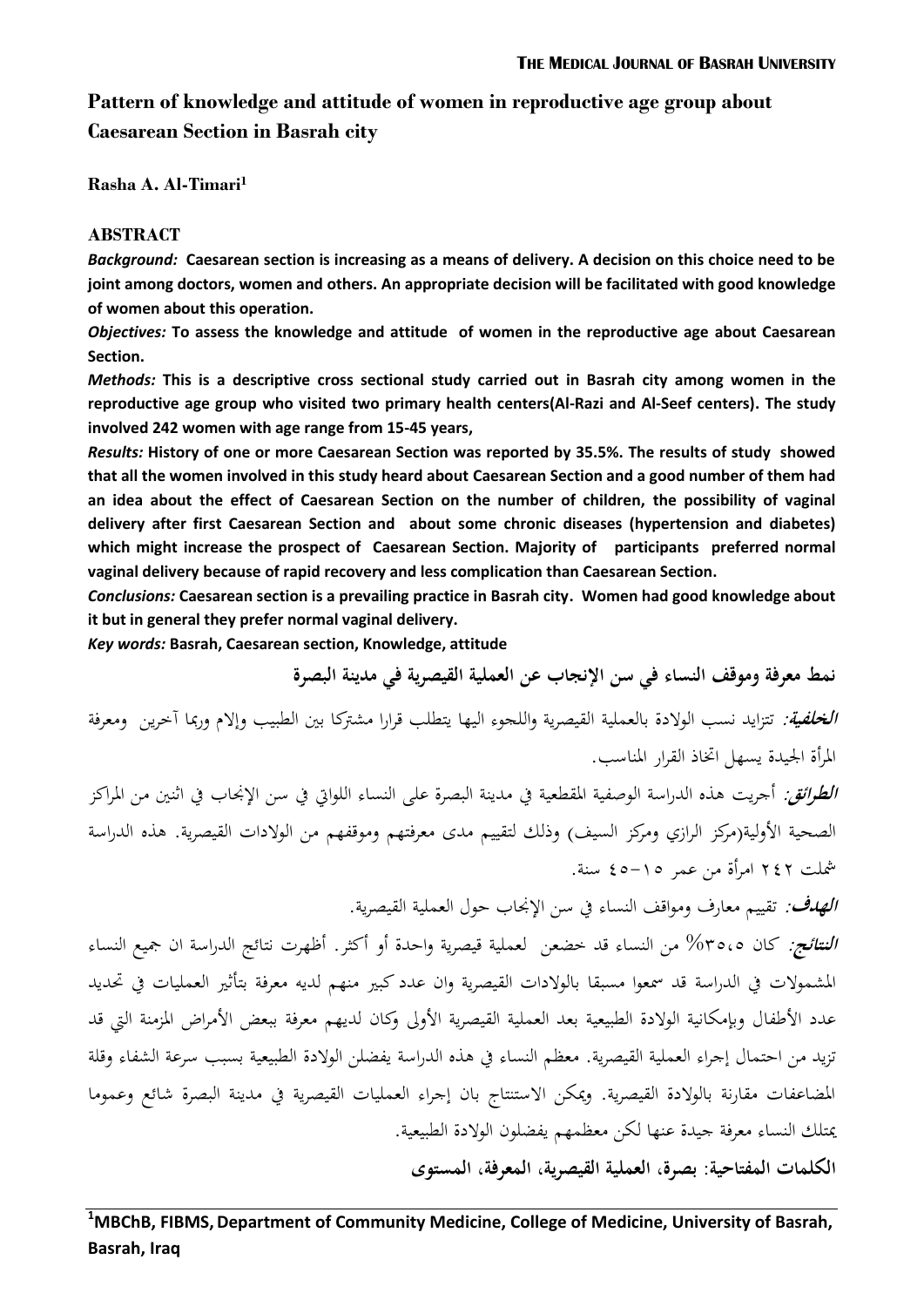#### **INTRODUCTION**

aesarean Section (CS) is one of the common surgical operations for women worldwide.<sup>[1]</sup> It means delivery of the aesarean Section (CS) is one of the<br>common surgical operations for women<br>worldwide.<sup>[1]</sup> It means delivery of the<br>fetus through an abdominal and uterine incision.<sup>[2]</sup> The rate of CS is increasing all over the world to a level beyond the recommended level of 10%, yet, this increase do not further decrease the risk of maternal and perinatal death. [3,4] There is a considerable variation in the rate of CS between high and low income countries and between different areas within the same countries.<sup>[5,6]</sup> One research suggested that increasing rate of CS is attributed to structural factors, to the service supply and to the compensation structure rather than to woman's ability to pay or her desire to have  $CS$ .<sup>[7]</sup> There are many factors contributed for the increasing rate of CS. Some of these factors are related to medical causes to save the life of mother or the fetus, change in the obstetric practices and technologies or non-medical factors such as request by mother, fear of the pain associated with normal vaginal delivery.<sup>[7]</sup> In Iraq, there is a rapid expansion of private health sectors in recent years.<sup>[8]</sup> The poor governmental oversight of this sector lead to elevate the concerns about possible increase in the physician induced demand for health care including cesarean sections  $[9-11]$  The knowledge of women about CS affect their ability to give informed consent to this operation. Evidence shows that patients who are more knowledgeable about their condition are more able to participate in shared decision making.  $[12]$  The perception of women about CS are driven from the information that they receive from different sources modulated by culture and beliefs that can significantly affect the knowledge and attitude of women towards CS.<sup>[13]</sup>

The aim of this study is to investigate the knowledge and attitude about CS among mothers in childbearing age attending primary health centers in Basrah city.

### **SUBJECTS AND METHODS**

This is a cross sectional study which was carried out in Basrah city during 2017 in two primary health care centers (Al-Razi and Al-Seef centers) and included mothers in reproductive age group (15-45 years old) who had at least one child and they attended health care centers for antenatal or postnatal care. A sample of 242 mothers has been included in the study. The data were collected by using a questionnaire form which was filled by direct interview with each mother. The purpose of the study was explained to each mother before the interview and no one refused to participate. The questionnaire included variables related to sociodemographic characteristics (age, marital status, education, occupation, address), and to the knowledge and attitude of mothers regarding caesarian section.

The data collected were entered into computer using SPSS programme version 20 and handled by using descriptive statistics (frequencies and percentage).

## **RESULTS**

## *Sociodemographic characteristics:*

(Table-1), shows the distribution of the studied women according to their sociodemographic characteristics. Regarding age, the highest percentage was for the age group between 25 and 29 years (27.7%) followed by the age group 30-34 years (23.1%). All women except three were engaged in active marital life. The other three were either widow or divorced. Educationwise, intermediate and primary levels were the most frequent categories (36% and 24.8% in that order). With respect to work, 87.2% were house wives and only 12.8% were engaged in paid jobs.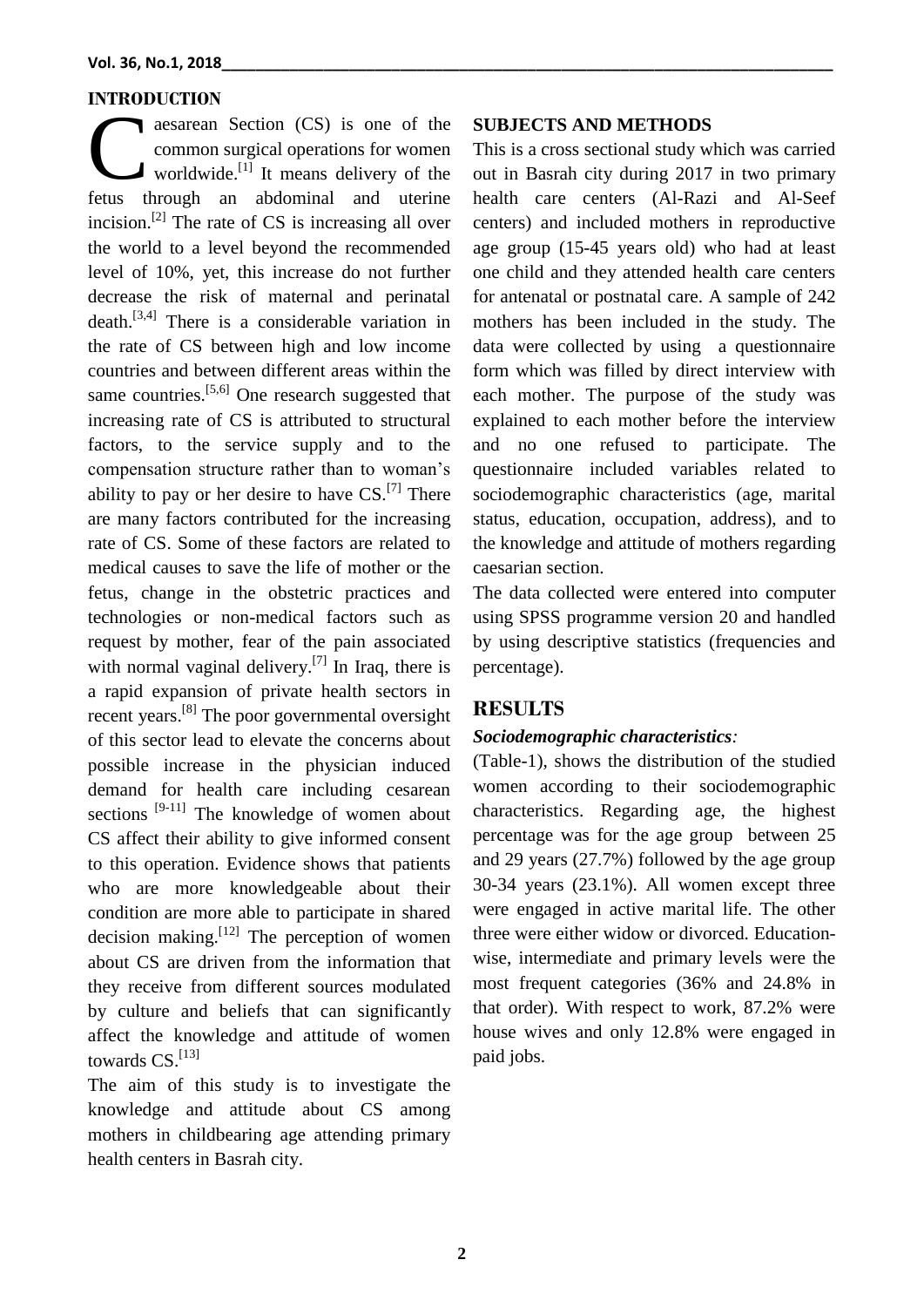| Age                    | No.            | %     |  |
|------------------------|----------------|-------|--|
| $15 -$                 | 13             | 5.4   |  |
| $20 -$                 | 44             | 18.2  |  |
| $25 -$                 | 67             | 27.7  |  |
| $30-$                  | 56             | 23.1  |  |
| $35 -$                 | 35             | 14.5  |  |
| 40-45                  | 27             | 11.2  |  |
| <b>Marital status</b>  | No.            | %     |  |
| married                | 239            | 98.8  |  |
| widow                  | $\mathbf{1}$   | 0.4   |  |
| divorced               | $\overline{2}$ | 0.8   |  |
| <b>Education</b>       | No.            | %     |  |
| illiterate             | 7              | 2.9   |  |
| Just read and<br>write | 14             | 5.8   |  |
| primary                | 60             | 24.8  |  |
| intermediate           | 87             | 36.0  |  |
| secondary              | 39             | 16.1  |  |
| collage                | 35             | 14.4  |  |
| <b>Occupation</b>      | No.            | %     |  |
| Worker                 | 31             | 12.8  |  |
| Housewife              | 211            | 87.2  |  |
| <b>Total</b>           | 242            | 100.0 |  |

**Table 1. Sociodemographic characteristics of studied women.**

**Table 2. Frequency distribution table shows distribution of study women according to the history of CS**

| <b>History of cs</b>                   | <b>Frequency</b> | Percentage |
|----------------------------------------|------------------|------------|
| Only CS                                | 62               | 25.6       |
| <b>No CS</b>                           | 156              | 64.5       |
| <b>Both vaginal</b><br>delivery and CS | 24               | 9.9        |
| <b>Total</b>                           | 242              | 100.0      |

**Knowledge of CS: (**Table-3), shows the distribution of women according to their knowledge about caesarean section. All the women who participated in this study were familiar with CS, the source of information for most of them were the public (relatives and neighbors who were exposed to such operation). More than three quarters  $188(77.7%)$  said that the CS were limiting the number of children in women who delivered by CS only while the others either said that there was no difference between vaginal delivery and CS or they did not know. The percentage of women who believed that the mothers who were underwent CS for the first time had a chance to delivered vaginally in the next pregnancy was 66.6% while the others disagree with them and five women had no idea about this aspect. There was no great difference between the women who thought that the doctor was the only person who made a decision about CS and women who knew that women should be involved in making a decision for CS. In addition 58.9% of the women had an idea about some chronic disease which might increase the risk for CS while the others either did not know or they said that there were no chronic disease that affect CS. Majority of studied women (71.9%) thought that the rate of CS will be increasing with time.

**Experience with CS:** (Table-2), shows the distribution of women according to their past history of caesarean section. Just under two thirds of the studied women (64.5%) gave history of vaginal delivery, 25.6% delivered by caesarean section and 9.9% had the history of both vaginal delivery and caesarean section.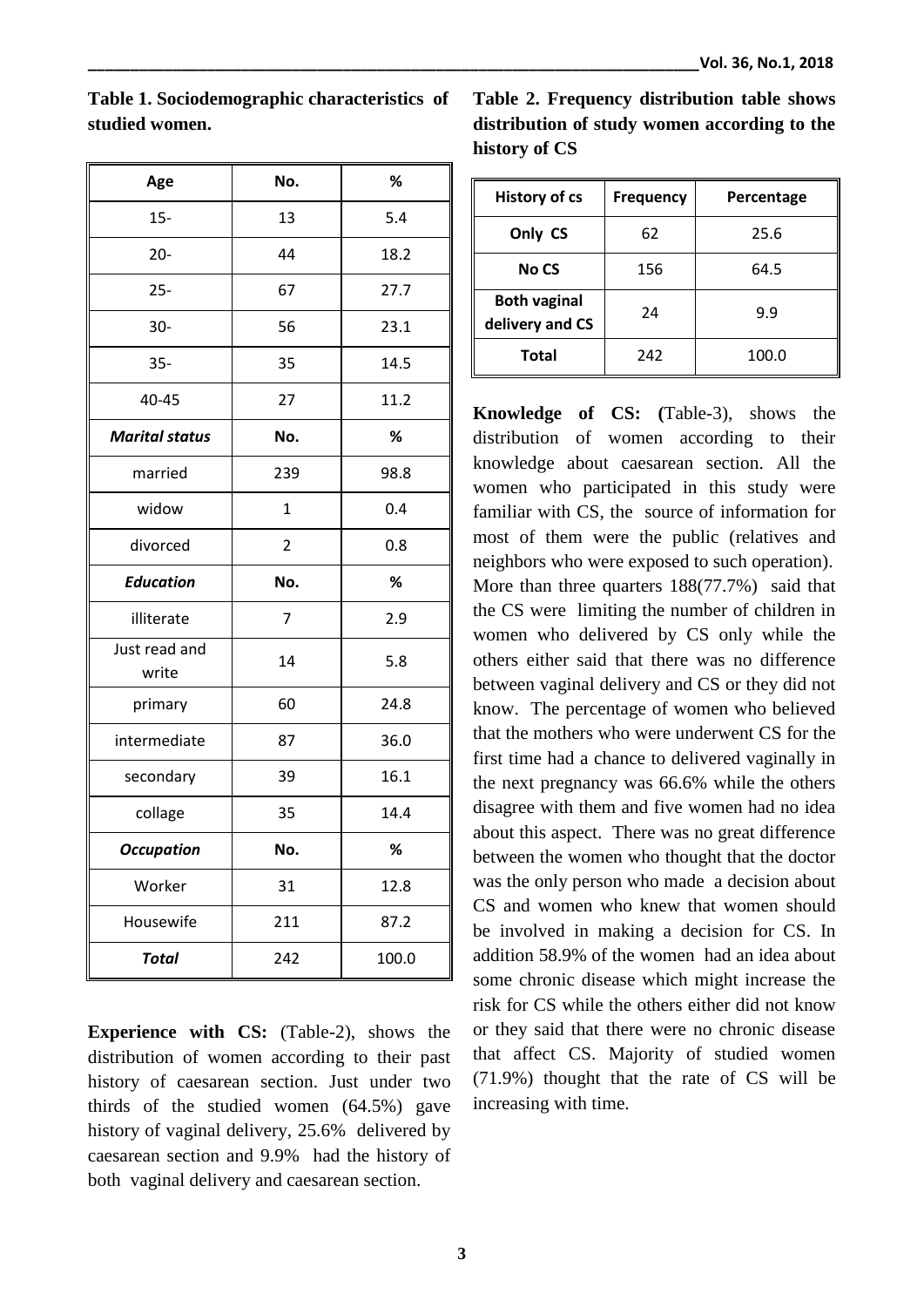**Table 3. Distribution of the studied women according to their knowledge about CS.**

| Have you heard about CS                                                                   | Frequency        | %     |
|-------------------------------------------------------------------------------------------|------------------|-------|
| Yes                                                                                       | 242              | 100.0 |
| Nο                                                                                        | 0                | 0.00  |
| What is (are) the source(s) of<br>your information                                        | Frequency        | %     |
| <b>Public including relatives</b>                                                         | 188              | 77.7  |
| <b>Doctors</b>                                                                            | 26               | 10.7  |
| Social media                                                                              | 5                | 2.1   |
| More than one source                                                                      | 23               | 9.5   |
| Do you know that CS limits the<br>number of children a woman<br>would have in the future? | <b>Frequency</b> | %     |
| Yes                                                                                       | 188              | 77.7  |
| No                                                                                        | 25               | 10.3  |
| Do not know                                                                               | 29               | 12.0  |
| The first CS means all the next<br>deliveries are by CS                                   | <b>Frequency</b> | %     |
| Yes                                                                                       | 162              | 66.9  |
| No                                                                                        | 75               | 31.0  |
| Do not know                                                                               | 5                | 2.1   |
| The doctor is the only person<br>who decides on the CS                                    | frequency        | %     |
| Yes                                                                                       | 115              | 47.5  |
| No                                                                                        | 127              | 52.5  |
| Are there any chronic diseases<br>which may increase the<br>prospect of CS                | frequency        | %     |
| Yes                                                                                       | 142              | 58.7  |
| No                                                                                        | 16               | 6.6   |
| Do not know                                                                               | 84               | 34.7  |
| Do you think that the rate of<br>CS will be increasing in Basrah?                         | frequency        | %     |
| yes                                                                                       | 174              | 71.9  |
| No                                                                                        | 15               | 6.2   |
| Do not know                                                                               | 53               | 21.9  |
| Total                                                                                     | 242              | 100.0 |

**Attitude towards CS: (**Table-4), shows the distribution of women according to their attitude towards CS. The highest percentage of women in this study preferred the vaginal delivery (93.8%) over CS (6.2%).

**Table 4. Distribution of the studied women according to their attitude towards CS.**

| Which way of delivery<br>you prefer? | <b>Frequency</b> | ℅     |
|--------------------------------------|------------------|-------|
| Normal vaginal delivery              | 227              | 93.8  |
| CS                                   | 15               | 6.2   |
| <b>Total</b>                         | 242              | 100.0 |

## **DISCUSSION**

This study involved women in reproductive age group whose age ranged between 15-45 years, 98.8% of them were married. Most of them had an intermediate or primary education and they were house wives. The proportion of women who had at least on caesarean section (range 1-4 CSs) were 86 (35.5%). All the women who participated in this study heard about CS and this result agrees with other study which was carried out in Ghana among antenatal clinic attendants in Cape Coast, [14] and a study which was carried out in urban Nigeria.<sup>[13]</sup> Regarding the source of information about CS, most of the studied women heard about CS from their relatives and neighbors who had a history of such operation and this is important because the knowledge and perception of participants about CS would be much affected by what did they hear from people which were vary from one to other according to their conditions. A study carried out among Trinidadian women also showed that the main source of information about CS was friends or relative in about  $50\%$ .<sup>[15]</sup> High percentage of women in this study knew that the CS is limiting the number of children to three or four. Also they knew that the mothers after first CS had a chance for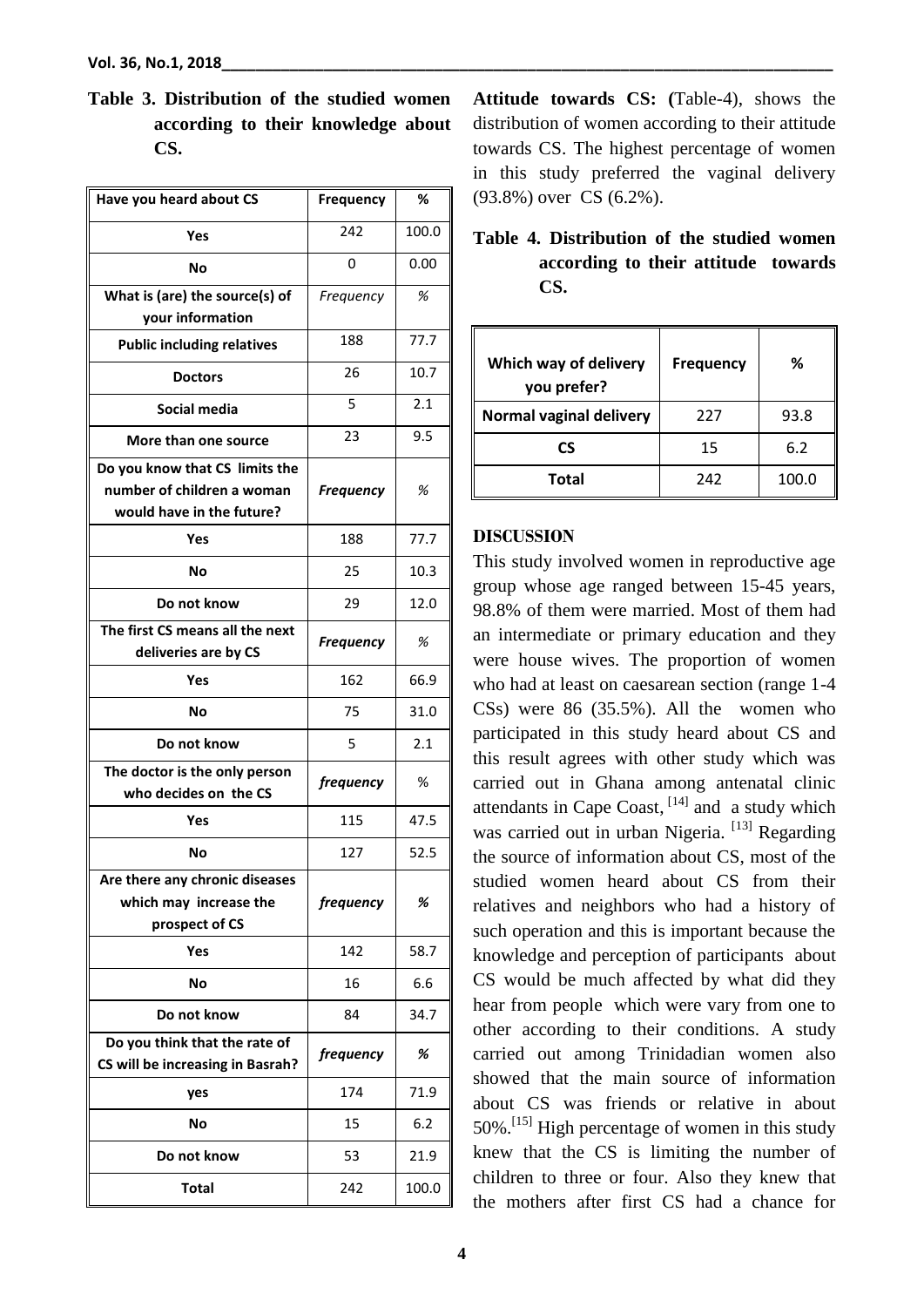vaginal delivery which agreed with another study in Northwest Nigeria.<sup>[16]</sup> The percentage of women who expressed that the doctor is the only person who is responsible for making a decision about CS is nearly equal to percentage of those who thought that the mother should be involved in the decision making process at least regarding elective cases. Good number of participants had an idea about some chronic diseases that might increase the rate of CS which included hypertension and diabetes. High percentage of women thought that the rate of CS increased with time and when asked them about the reason, most of them said that early marriage and afraid from pain associated with normal vaginal delivery were responsible for increase in CS rate. The majority of women in our study preferred vaginal delivery (93.7%) because of rapid recovery, less complication and no need for anesthesia, but they accepted CS when the doctor decide it to save the life of the mother or the fetus. Fewer numbers of women preferred CS because they feared from pain associated with vaginal delivery and they thought that it was more save to the fetus and this agreed with other studies in Ghana $^{[14]}$  and Northwest Pakistan.<sup>[17]</sup> In conclusion, we can conclude that the knowledge of women about caesarean section is good but we need to promote the health education in primary health centers to ensure that the all information that received are right and to eliminate the negative cultural perception of people towards caesarean section.

## **REFERENCES**

- **1. Bamigboye AA, Hofmeyr GJ. Non-closure of peritoneal surface at caesarean section—a systemic review. SAfr Med J 2005; 95: 123-126.**
- **2. Belizean AF. Caesarean section lancet 2006; 368: 1472-1475.**
- **3. Stanon C, Holtz S. Level and trends in caesarean birth in the developing world. Stud Fam Plann. 2006; 37(1): 41-48**
- **4. Ye J, Zhang J, Mikolajczyk R, Torloni MR, Gülmezoglu AM, Betran AP. Association between rates of caesarean section and**

**maternal and neonatal mortality in the 21 century: a worldwide population-based ecological study with longitudinal data. BJOG. 2016; 123(5): 745–753.**

- **5. Althabe F, Sosa C, Belizán J, Gibbons L, Jacquerioz F, Bergel E. Caesarean section rates and maternal and neonatal mortality in lowmedium and high-income countries: an ecological study. Birth. 2006; 33(4): 270–7.**
- **6. Villar J, Valladares E, Wojdyla D, Zavaleta N, Carroli G, Velazco A, et al. Caesarean delivery rates and pregnancy outcomes: the 2005 WHO global survey on maternal and perinatal health in Latin America. Lancet. 2006; 367(9525): 1819–1829.**
- **7. Feng XL, Xu L, Guo Y, Ronsmans C. Factors influencing rising caesarean section rates in China between 1988 and 2008. Bull World Health Organ. 2012; 90(1): 30–39A.**
- **8. Anthony CR, Moore M, Hilborne LH, Mulcahy AW. Health sector reform in the Kurdistan Region-Iraq: financing reform, primary care, and patient safety. Santa Monica: RAND Corporation; 2014.**
- **9. Shabila NP. Provider-induced demand in healthcare market: the case of Iraqi Kurdistan region. Zanco J Med Sci. 2013; 17(3): 482–483.**
- **10. Maternal Health Task Force. Maternal health and C-sections in Iraq. Massachusetts: Harvard School of Public Health; 2011.**
- **11. Rise in Iraqi C-sections worries doctors. NY:**  Fox News Network; 2011. **http://www.foxnews.com/world/2011/08/16/ris e-in-iraqi-csections- Accessed on December 20, 2017.**
- **12. Coulter A, Parsons S, Askham J. Where Are the Patients in Decision-Making About Their Own Care? Copenhagen, Denmark: WHO, Regional Office for Europe; 2008.**
- **13. Aziken M, Omo-Aghoja L, Okonofua F. Perceptions and attitudes of pregnant women towards caesarean section in urban Nigeria. Acta Obstet Gynecol Scand. 2007; 86(1): 42–47.**
- **14. KojoPrah J, Kudom A, UwumbornyiLasim O, Kwasi Abu E. Knowledge, Attitude and Perceptions of pregnant women towards Caesarean Section among antenatal clinic attendants in Cape Coast, Ghana Texila International Journal of Public Health. Mar 2017; 5(1).**
- **15. K Mungrue, C Nixon, Y David, D Dookwanh, S Durga, K Green, and H Mohammed. T.**